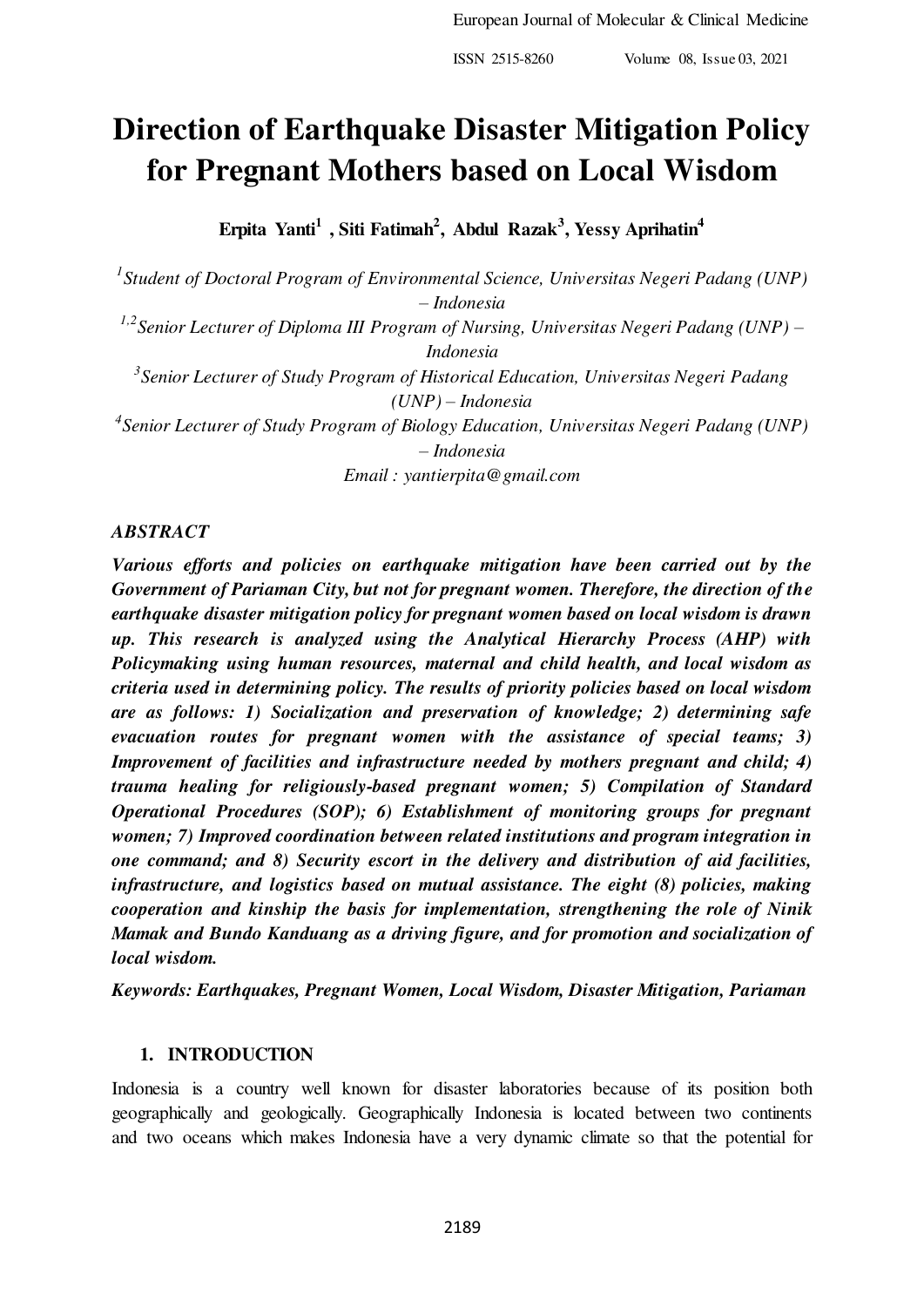hydrometeorological disasters such as floods, landslides, droughts, tornadoes, and tidal waves (Pratomo & Rudiarto, 2013).

Furthermore, geologically, it becomes the meeting area of active tectonic plates, i.e the Indo– Australian Plate in the south, the Eurasian Plate in the north, and the Pacific Plate in the east. The three plates move and collide with each other, which triggers an earthquake disaster, the emergence of volcanoes, and faults or faults (Hermon, 2015; Arlym *et al,* 2019; Hermon 2019<sup>a</sup>). The event has an impact in the form of death, loss of property, destruction of facilities and infrastructure, economic and business disruption, even psychological disorders (traumatic) in society (Pratomo & Rudiarto, 2013).

The earthquake became one of the disasters that often occur in Indonesia, ranging from western Indonesia to the eastern part, with a high level of the earthquake in the world, more than 10 times the level of the earthquake in the United States (Wolfrom & Yokoi-Arai, 2016). From various disaster incidents that occurred in West Sumatra Province, earthquake disasters occur rarely, but if they occur they have the highest number of injuries and damage to infrastructure compared to other disasters.

One area that is threatening earthquakes is Pariaman City, West Sumatra Province. Pariaman City is located on the west coast of Sumatra Island, as well as being a disaster-prone area with a red zone against storms, abrasion, earthquakes, and tsunamis (Gersanandi *et al,* 2016; Hermon, 2019<sup>b</sup>; Putra & Mutmainah, 2016), however, it does not make people afraid to remain dependent on the sea and live around the coast. Of all the people affected by disasters, vulnerable groups such as infants, children, pregnant or breastfeeding mothers, people with disabilities, and the elderly based on Government Regulation of the Republic of Indonesia No 21/2008 are the top priority in saving disaster victims (Nour, 2011; Marni *et al,* 2020). Conditions of pregnant women who are unstable and do not get maximum help can result in premature birth, low birth weight babies, or babies who die. Some women have to give birth in hospitals with minimal health facilities, lack of vitamins for pregnancy, medical records that are not available.

The results showed that effective disaster management is through a culture–based approach or local wisdom that has long developed from the mindset of local culture (Rakhman & Kuswardani, 2012). A fairly good public understanding of interactions with the environment can make it an effective disaster mitigation measure (Zamzami, 2014). Overcoming this, the government needs to formulate policies related to disaster mitigation measures that are not only general but are specific so that vulnerable groups such as pregnant women can be saved well by applying local culture as the basis of their policies. This study aims to develop a direction for earthquake disaster mitigation policies for pregnant women based on local wisdom in Pariaman City.

## **2. METHODS**

The research conducted in Pariaman City is descriptive quantitative research. The data used were collected using in-depth interviews with experts or experts. Results of this interview were processed and analyzed using AHP. In this analysis the pairwise comparison method developed by Saaty (1990); Armaita et al, (2020); Yanti et al, (2020)<sup>a</sup>; Yanti *et al*, (2020)<sup>b</sup> as shown in Table 1 below.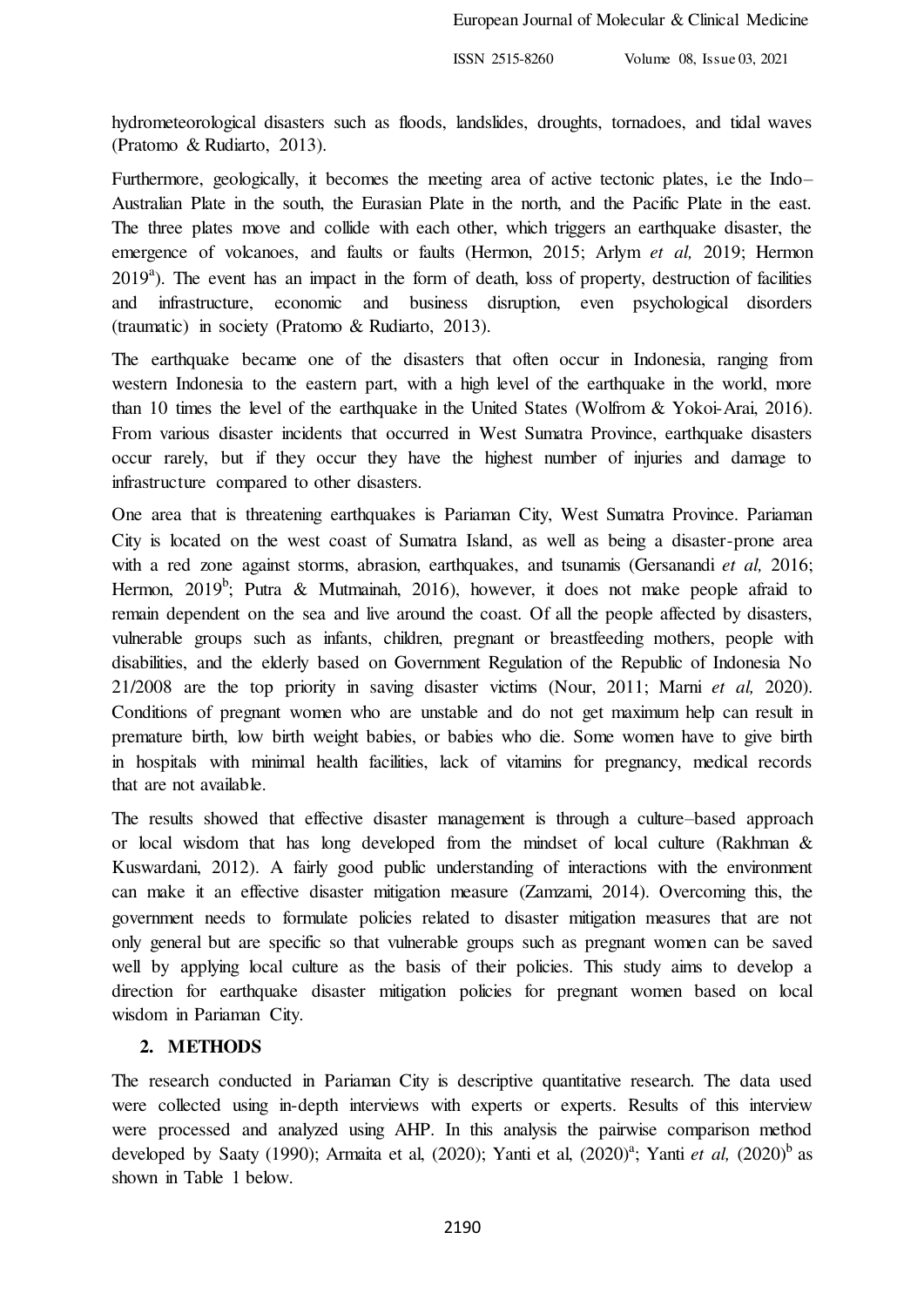|  |  | Table 1. Paired Comparison Scale |  |
|--|--|----------------------------------|--|
|--|--|----------------------------------|--|

| <b>Score</b> | <b>Information</b>                            |  |
|--------------|-----------------------------------------------|--|
|              | Equally important                             |  |
|              | Somewhat more one to the other                |  |
|              | Quite important                               |  |
|              | Very important                                |  |
|              | Extreme interest                              |  |
| 2, 4, 6, 8   | A middle value between two adjacent decisions |  |

Source: Saaty (1990); Saaty (1993); Armaita et al, (2020); Yanti et al, (2020)<sup>a</sup>; Yanti *et al*,  $(2020)^{b}$ .

## **3. RESULTS**

The threat of earthquake has made the government Pariaman City have undertaken various policies, but have not paid attention to the needs of pregnant women in mitigating earthquake disasters. Preparation of the direction of earthquake disaster mitigation policies for pregnant women is a solution that can be applied by the government Pariaman City. In the preparation of disaster mitigation, based on local wisdom or local knowledge or indigenous knowledge (indigenous) (Murdiati, 2015) that is formed and developed from the mindset of the people of Pariaman City.

Local or traditional wisdom can help people in doing or acting when managing the environment and natural resources (Stanis, 2007) including disaster mitigation. This is following the AGIL Talcott Parson concept (Ritzer & Goodman, 2008), which states the maintenance of patterns of local wisdom values in the social system of society, can be used as an alternative to reducing disaster risk through the use of knowledge, innovation, and education in developing a culture of safety and resilience. Therefore, in the formulation of policies, criteria are determined as the basis for policy development, i.e human resources, maternal and child health, and local wisdom.

Of the criteria, 8 alternative policies are produced that can be applied as a policy measure for earthquake disaster mitigation for pregnant women based on local wisdom, i.e: 1) Security guards in sending and distributing aid, infrastructure, and logistics in health based on mutual assistance (Rakhman & Kuswardani, 2012); 2) Establishment of a monitoring group for pregnant women (Wardyaningrum, 2015); 3) Determination of safe evacuation routes for pregnant women with the assistance of a special team; 4) Improvement of facilities and infrastructure needed by pregnant women and children (Marni & Yanti, 2019; Nuruniyah, 2014); 5) Promulgation and preservation of local knowledge or wisdom (Maryani, 2008); 6) Preparation of family-based earthquake SOP (Susilowati, 2017); 7) Trauma healing for religion–based women (Rusmiyati & Hikmawati, 2012); and 8) Improved coordination between related institutions and program integration in one command *Mamak Niniak* and *Bundo Kanduang* to be effective and efficient. The purpose of preparing earthquake disaster mitigation for pregnant women based on local wisdom is used as a goal in setting policies, which is then followed by criteria and alternative policies. The hierarchy of policy formulation can be seen in Fig. 1. Three criteria and eight alternative policies are conducted in a paired analysis to produce policies that are highly needed by the people of Pariaman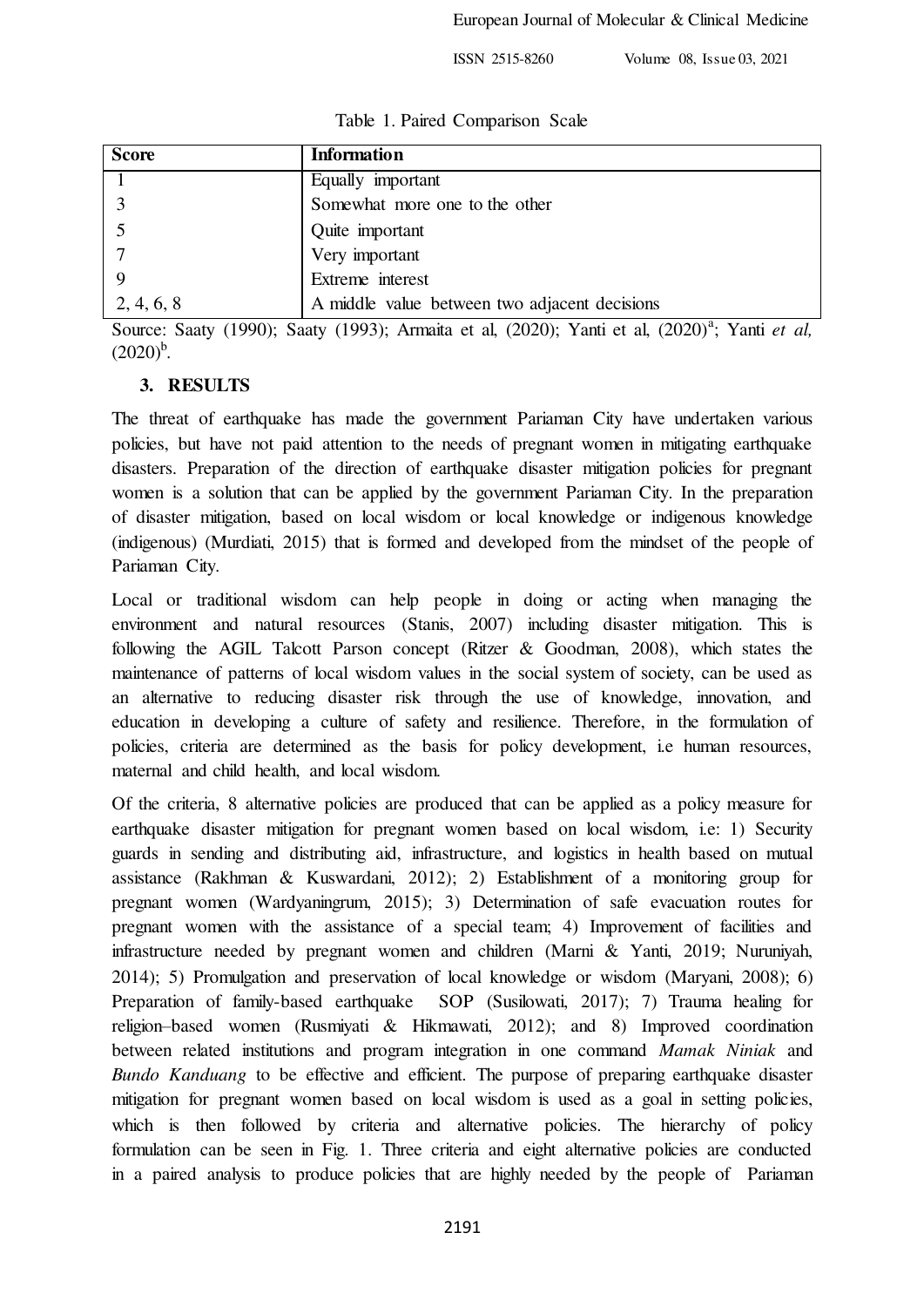City. The inconsistency index of the ratio produced during pairwise comparisons should not exceed 0.1. The inconsistency index ratio produced in the study is 0.04 as shown in Fig. 2. This means that in determining policy priorities, the expert considers the level of consistency of the criteria and alternative policies.

Figure 1. Policy Hierarchy

|                        | Security guards in sending and distributing aid, infrastructure,<br>and logistics in health based on mutual assistance                                        |
|------------------------|---------------------------------------------------------------------------------------------------------------------------------------------------------------|
|                        | Establishment of a monitoring group for pregnant women                                                                                                        |
| <b>Human Resources</b> | Determination of safe evacuation routes for pregnant women<br>with the assistance of a special team                                                           |
| <b>Health of both</b>  | Improvement of facilities and infrastructure needed by<br>pregnant women and children                                                                         |
| mother and child       | Promulgation and preservation of local knowledge or wisdom                                                                                                    |
| <b>Human Resources</b> | Preparation of family-based earthquake SOP                                                                                                                    |
|                        | Trauma healing for religion-based pregnant women                                                                                                              |
|                        | Improved coordination between related institutions and<br>program integration in one command mamak niniak and<br>bundo kanduang to be effective and efficient |

Figure 2. Inconsistency Ratio



The 4th policy priorities produced in the pair analysis can be applied by the government Pariaman City through the implementation steps as following:

1) Socialization and preservation of local knowledge or wisdom (35.6%), a) Dissemination and discussion with all community leaders in Pariaman City; b) Self–habit and giving examples in applying local wisdom; and c) Identification of local wisdom (Maharani *et al,* 2019).

2) Determination of safe evacuation routes or routes for pregnant women with the assistance of a special team (15.6%), a) Periodically identify vulnerable groups; b) Discussions with the community and local government regarding the making of evacuation route maps; c) Improvements to the quality of roads that are utilized for evacuation; d) Preparation and management of transportation resource mobilization (Kailes & Enders, 2007); e) Coordination between groups in the RT and RW circles regarding the community that is prioritized in handling disasters; f) Work with the TNI to make the elderly, pregnant women and toddlers a priority (Akbar *et al,* 2017); g) Outreach to vulnerable groups including pregnant women is carried out by *Bundo Kanduang* and monitoring groups; h) Special team selection from personnel who are experienced in the field of rescue; i) The formation of a special team; j) Assisting pregnant women in conducting evacuations; and k) Training on ways of first aid and how to deal with pregnant women.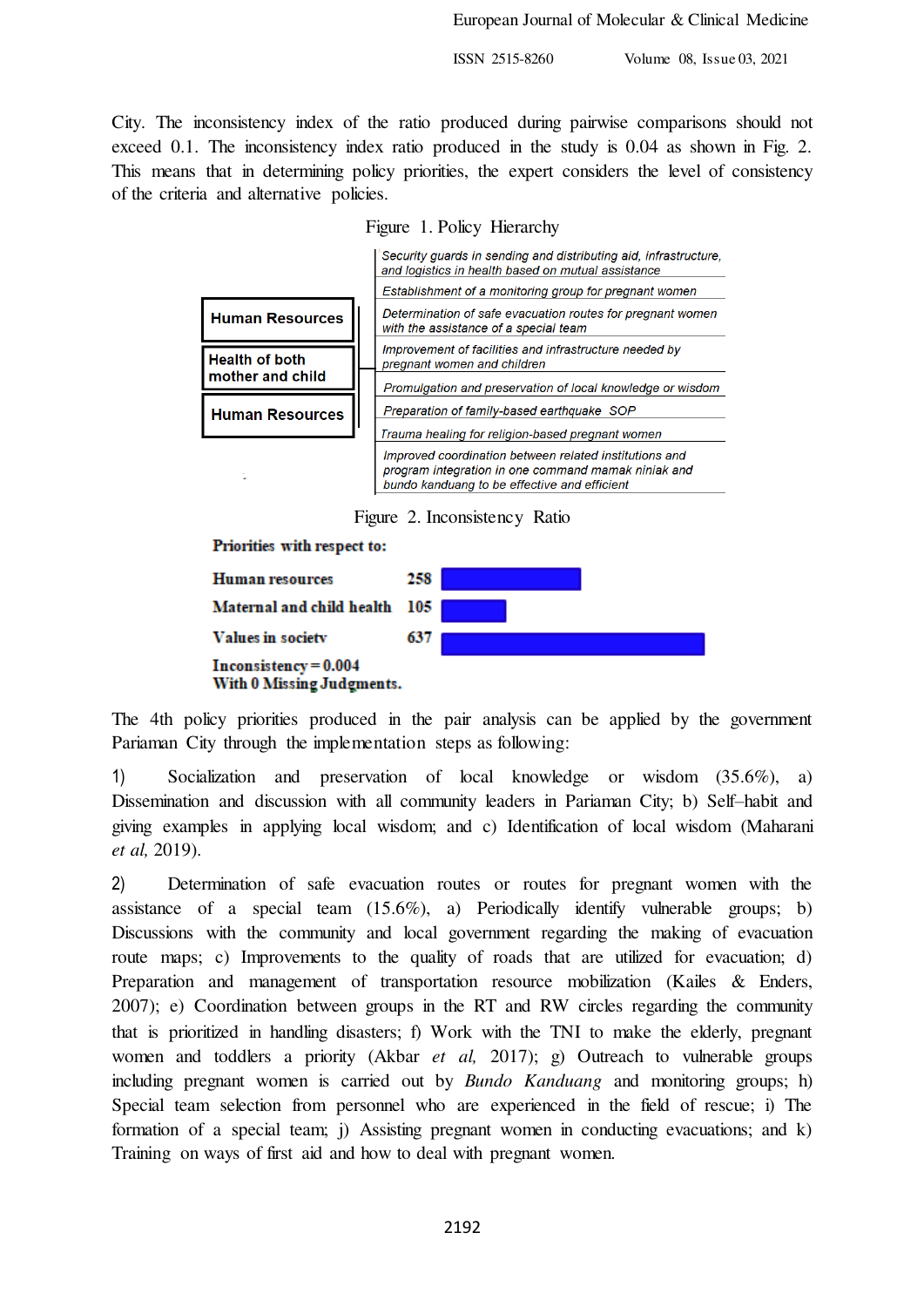3) Improvement of facilities and infrastructure needed by pregnant women and children (14.5%), a) Arrangement of health service program; b) Arrangement of the ambulance for each evacuation post; c) The availability of adequate food and nutrition; d) Increased availability of health equipment; e) Preparation of necessary tools if needed an emergency labour process; and f) Work with local governments.

4) Trauma healing for religion–based pregnant women (14.4%), a) Pariaman City people who are close to religion; b) Inviting disaster victims to pray in the congregation; c) Inviting the visit of guests who provide social services; d) Providing entertainment and activities for pregnant mother; e) Tracing and reunification of separate families; and f) Counselling services, social guidance, advocacy and facilitation activities.

Figure 3. Policy Priorities

2.2 % Security-party escort in the delivery and distribution of support facilities, infrastructure and health logistics based on Gotongroyong 5.1 % Formation of pregnant women Monitoring Group 15.6% Determination of safe evacuation route for pregnant women with assisted by special team 14.5% Improvement of facilities and infrastructure needed by pregnant women and children 35.6% Socialization and preservation of local knowledge or wisdom 8.8% Preparation of SOP (standard oprational procedures) family-based earthquakes 14.4% Trauma Healing for religious-based pregnant mothers

3.7% Improved coordination between related institutions and the integration of programs in one command Niniak Mamak and Bundo Kanduang to be effective

Pregnant women who are classified as vulnerable groups will be a priority in handling at the time of the disaster, so it will be a priority and will be secured in advance at a safe point and in a place separate from the general public and cleaner. The distance that must be taken by the people of Pariaman City to the gathering point or higher area, requires the community to be able to recognize the symptoms or signs of nature related to the impending disaster. This shows that the local wisdom of the community is very important in anticipating or reducing disaster risks.

Local wisdom applied in earthquake mitigation is the atmosphere of kinship and cooperation, where people help each other especially in dealing with disasters and are not greedy in utilizing natural resources. Also, in the preservation of local wisdom in earthquake disaster mitigation, there is the cultivation of wild talk and strengthening the role of *Mamak Niniak*  (Alhadi & Sasmita, 2014). The identical "*Ciloteh lapau*" conducted in *lapau* or shops is a place visited by almost all age groups to discuss topics that are developing in the wider community. Therefore, in disaster mitigation, *lapau* silhouette which is one of the local wisdom of Pariaman City (Alhadi & Sasmita, 2014), is used as a place for socialization and promotion of local knowledge or culture that can reduce the risk of earthquake disasters,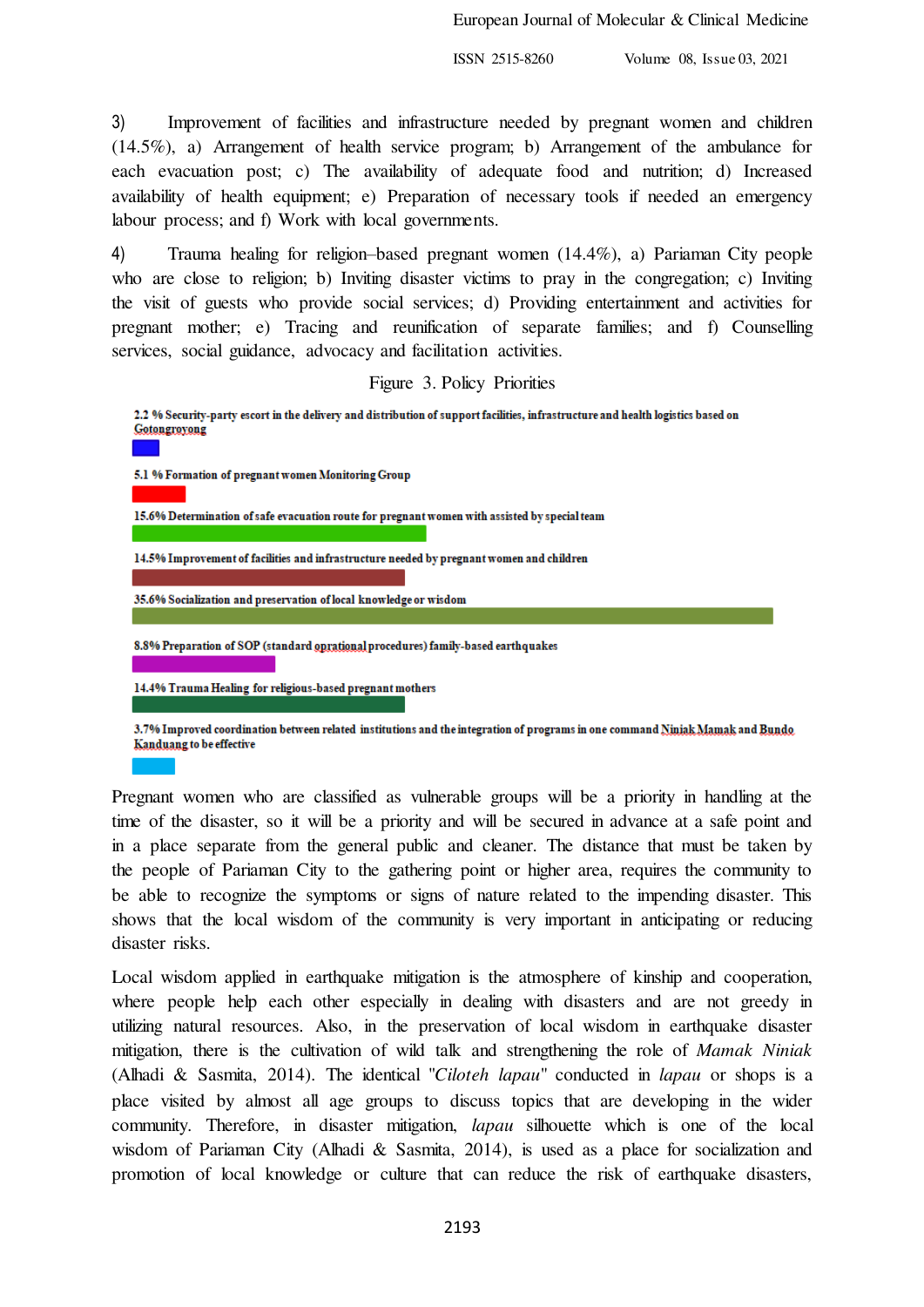where *lapau* owners and community leaders move as the main characters, so there is an effort to instil public awareness about the importance of disaster mitigation. Also, in the implementation of earthquake disaster mitigation for pregnant women, the role of *Mamak Niniak* and *Bundo Kanduang* is very necessary, because the concept of family is not limited to nuclear families but rather extended families<sup>31</sup>. The involvement of *Ninik Mamak* and *Bundo Kanduang* in the implementation of mitigation based on local wisdom is easily implemented in the community. Thus, all the knowledge or local culture that exists in Pariaman City that can be an earthquake disaster mitigation needs to be passed down through the generations in the community and socialized.

## **4. CONCLUSIONS**

Pariaman City is a city in West Sumatra Province which is also an area prone to earthquake disasters, but not yet specifically for disaster-prone groups such as pregnant women. Therefore, the direction of earthquake disaster mitigation policy for pregnant women based on local wisdom is based, with successive policy priorities as follows: 1) Socialization and preservation; 2) determining safe evacuation routes; 3) Improvement of facilities and infrastructure needed; 4) trauma healing for religiously based pregnant women; 5) Compilation of SOP for family-based earthquakes; 6) Establishment pregnant women monitoring groups; 7) Improved coordination between related institutions and integrated programs; and 8) Security escorts for the delivery and distribution of aid, infrastructure and health logistics based on mutual assistance. The eight policies, making cooperation and kinship as the basis for implementation, strengthening the role of *Ninik Mamak* and *Bundo Kanduang* as a driving figure, and lilting speech as a forum for promotion and socialization of local wisdom.

#### **ACKNOWLEDGEMENT**

This research was supported by Universitas Negeri Padang (UNP) and Pariaman City Government. We also thank of students involved in research for their support in this research.

#### **5. REFERENCES**

- [1] Akbar, Z., Hapsari II., & Tola B. (2017) Community Resillience Pada Penyintas Bencana Alam di Provinsi Yogyakarta. Analitika. 9(2), 76 – 84.
- [2] Alhadi, Z., & Sasmita, S. (2014). Kesiapsiagaan Masyarakat Kota Padang Dalam Menghadapi Resiko Bencana Gempa Dan Tsunami Berbasis Kearifan Lokal (Studi Kesiapsiagaan Terhadap Resiko Bencana). *Humanus*, *13*(2), 168-179.
- [3] Arlym, L., Hermon, D., Lanin, D., Oktorie, O., & Putra, A. (2019). A policy model of preparedness the general hospital in reducing victims of earthquake and tsunami disasters in siberut mentawai island, Indonesia. *International Journal of Recent Technology and Engineering*, *8*(3), 89-93.
- [4] Armaita, Aprihatin, Y., Yanti, E., Asman, A., & Marni, L. (2020). Varitions in Body Weigh and Bony Length of the Fetus Rattus Norvegicus Albino Wistar Stain Given Coffee With Increased Levels. *Science and Environmental Journal for Postgraduate*, *2*(2), 1-6.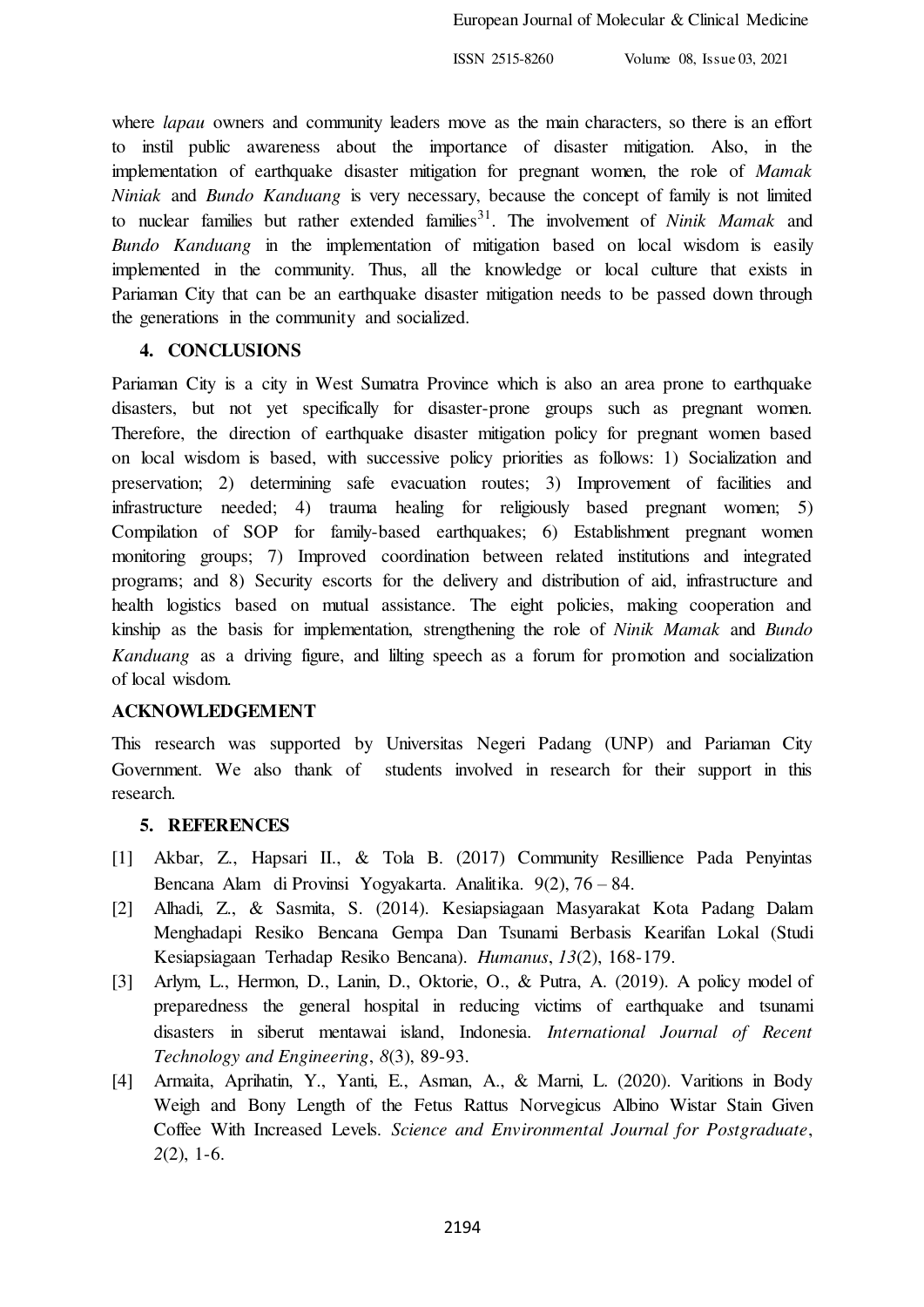- [5] Gersanandi., Subardjo, P., & Anugroho DS, A. (2013). Analisa Spasial Kerentanan Bencana Tsunami di Kabupaten dan Kota Pesisir Provinsi Sumatera Barat. *Journal of Oceanography*, *2*(3), 232-237.
- [6] Hermon, D (2015). Geografi Bencana Alam. Jakarta: PT. Raja Grafindo Persada, 143.
- [7] Hermon, D. (2019)<sup>a</sup>. Mitigation and Adaptation: Disaster of Climate Change. India: Sara Book Publication, 100.
- [8] Hermon, D.  $(2019)^b$ . Evaluation of physical development of the coastal tourism regions on tsunami potentially zones in Pariaman City–Indonesia. International Journal of GEOMATE, 17(59), 189–196.
- [9] Kailes, J. I., & Enders, A. (2007). Moving beyond "special needs" A function-based framework for emergency management and planning. *Journal of Disability Policy Studies*, *17*(4), 230-237.
- [10] Maharani, S., Firman, F., & Rusdinal, R. (2019). Kearifan Lokal Masyarakat Pesisir dalam Mitigasi Bencana di Kota Pariaman. *Jurnal Pendidikan Tambusai*, *3*(3), 1591- 1597.
- [11] Maknun, J. (2015). Pembelajaran Mitigasi Bencana Berorientasi Kearifan Lokal pada Pelajaran IPA di Sekolah Menengah Kejuruan. *ATIKAN*, *5*(2), 143–156.
- [12] Marni, L., & Yanti, E. (2019). Association of Knowledge and Attitude Between Women of Childbearing Age about Tetanus Toxoid Immunization with Tetanus Toxoid Immunization Status for Future Bride and Groom. Age (years), 21(25), 26–30.
- [13] Marni, L., Asman, A., Armaita, A., Yanti, E., & Aprihatin, Y. (2020). The Impact of Environmental Sanitation on Community Health. *Science and Environmental Journal for Postgraduate*, *2*(2), 64-70.
- [14] Maryani, E. (2008). Model Sosialisasi Mitigasi Pada Masyarakat Daerah Rawan Bencana di Jawa Barat. Bandung: Penelitian HIBAH DIKTI.
- [15] Murdiati, E. (2015). Pengetahuan Ekologi Lokal. *Wardah*, *16*(2), 155-165.
- [16] Nour, N. N. (2011). Maternal health considerations during disaster relief. *Reviews in Obstetrics and Gynecology*, *4*(1), 22.
- [17] Nuruniyah, S. (2014). Evaluasi Pelayanan Kesehatan Reproduksi Bagi Pengungsi Rawan Bencana Erupsi Merapi . Jurnal Ners dan Kebidanan Indonesia. 2(2), 57–61.
- [18] Putra, A., & Mutmainah, H. (2016) The Mapping of Temporary Evacuation Site (TES) and Tsunami Evacuation Route in North Pagai Island, Mentawai Islands Regency– Indonesia. IOP Conference Series: Earth and Environmental Science, 47(1), 012020.
- [19] Rakhman, A. N., & Kuswardani, I. (2012). Studi Kasus Gempa Bumi Yogyakarta 2006: Pemberdayaan Kearifan Lokal Sebagai Modal Masyarakat Tangguh Menghadapi Bencana. Prosiding Seminar Nasional Aplikasi Sains & Teknologi (SNSAT) Periode III Yogyakarta.
- [20] Ritzer, G., & Goodman, D. J. (2008). Teori Sosiologi, Dari Teori Sosiologi Klasik Sampai Perkembangan Mutakhir Teori Sosial Postmodern. Yogyakarta: Kreasi Wacana.
- [21] Rusmiyati, C., & Hikmawati, E. (2012). Penanganan dampak sosial psikologis korban bencana Merapi. *Sosio Informa*, *17*(2).
- [22] Pratomo, R. A., & Rudiarto, I. (2013). Permodelan Tsunami dan Implikasinya Terhadap Mitigasi Bencana di Kota Palu. *Jurnal Pembangunan Wilayah dan Kota*, *9*(2), 174-182.